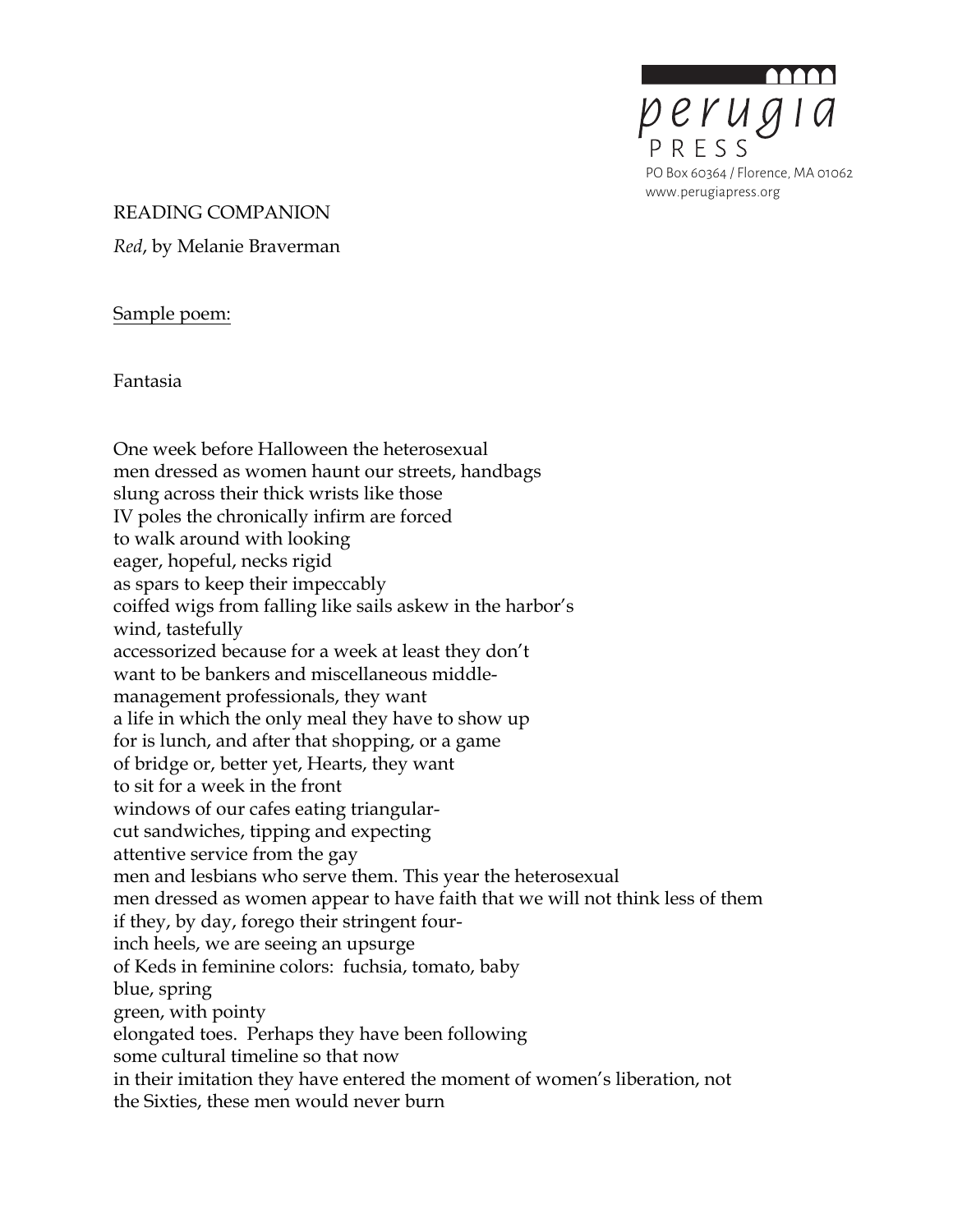their bras, they believe in foundation garments the way they must, in their real lives, believe in the appropriateness of smaller government; no, for them it is the early Seventies, when even upper-middle-class ladies took off their aprons and began the daily scandal of wearing pants, not pantsuits or slacks but the heartier fabrics once intended only for husbands– denim, corduroy, serge, pants that did not zip up the side, or like straightjackets close up the small of the back, an era in which these men themselves might have left their wives who are walking toward us now in Beech Forest, their husbands slightly behind them with gingham kerchiefs covering their voluminous artificial hair, picking their way gingerly down the leaf-strewn path toward my girlfriend and me, who have been speaking in low voices about our love, how once we found each other it seemed wrong-headed to turn away, even when it meant hurting others, and how unwomanly that was, and what it could mean to never be forgiven.

# Questions to consider:

- 1. Is the speaker's view of desire and love in this collection of poems narrow, or expansive? Consider "What I Want." How does the structure of the poem affirm the content?
- *2. Red* frequently juxtaposes desire and grief. What effect does this juxtaposition have on the reader? How is that effect created? Consider the title poem.
- 3. Most of these poems are firmly rooted in Provincetown, Massachusetts. What effect does knowing—or not knowing—this place have on the reader? Do these poems manage to be universal, while being so specifically sited? Use examples from the poems to support your perspective.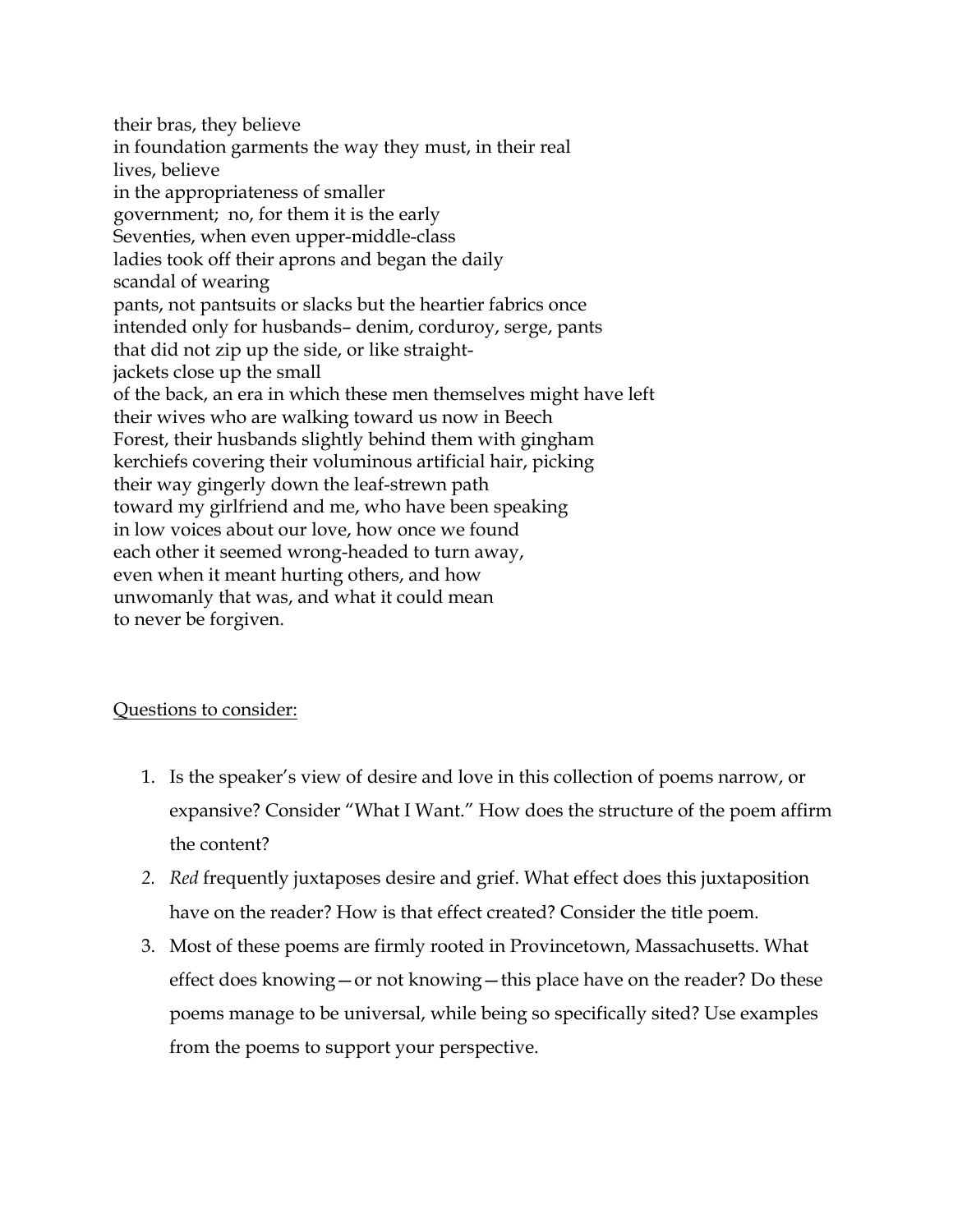- 4. How do ideas about desire and love change throughout this collection? Consider poems in the first section and in the last.
- 5. How do poems like "Fantasia," "Crickets," and "Butch/Femme" explore gender roles and queerness?
- 6. Airplanes, and traveling on planes, are recurring images in this collection. What do you think they symbolize? Point to moments in the collection that support your argument.
- 7. Why do you think Braverman uses both prose poems and free verse? Why do you think she chooses one style over the other in a particular poem? Provide examples.
- 8. What is the effect of the poem being one long sentence in "Fall"? How does it affect the pacing of the poem?

### Writing prompts:

- 1. Write a poem about adolescence that is organized around a single day or incident, but also that goes beyond that, as Braverman does in "Crickets."
- 2. Write a prose poem, and begin the poem by breaking a word into two pieces, between the title and the first line, as Braverman does in "Day."
- 3. Try writing a poem from the point of view of an archetypal figure, as Braverman does in "The Hag." Some other examples include The Lover, The Magician, The Outlaw, The Jester, The Explorer, The Creator, and The Sage. Explore such figures by doing a little research, and let your findings inform your piece.
- 4. Write a poem using the title "Benediction" and grounding it, as Braverman does, in everyday details.